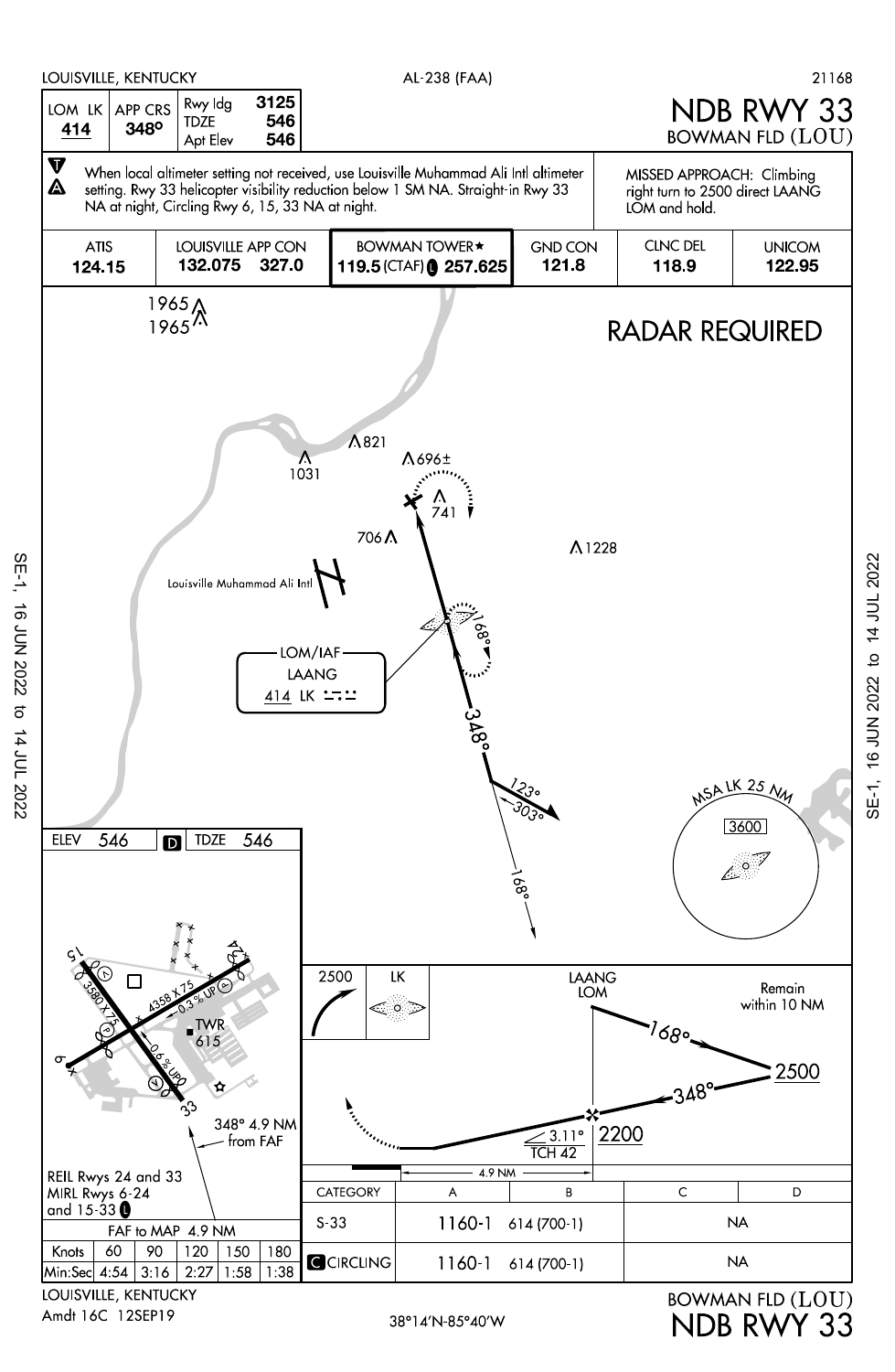

Amdt 3A 28FEB19

SE-1, 16 JUN 2022 to 14 JUL 2022

14 JUL 2022

16 JUN 2022

SE-1,

RNAV (GPS) RWY 24